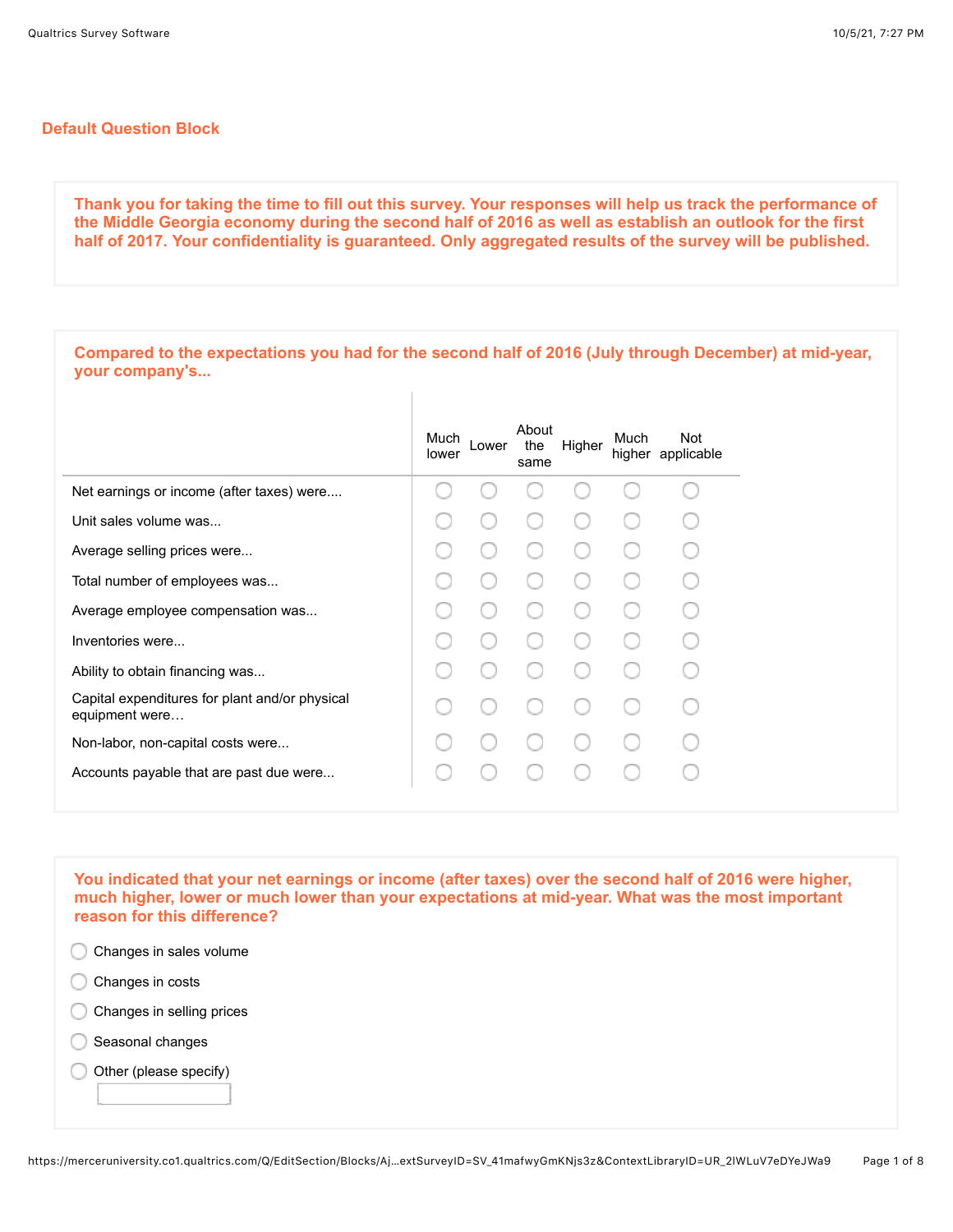| Please rank the three most significant obstacles that applied to your business during the second half of<br>2016. Enter 1 next to the most important, 2 next to second most important and 3 next to third most<br>important. |
|------------------------------------------------------------------------------------------------------------------------------------------------------------------------------------------------------------------------------|
| Taxes                                                                                                                                                                                                                        |
| Inflation                                                                                                                                                                                                                    |
| Poor sales                                                                                                                                                                                                                   |
| Access to financing                                                                                                                                                                                                          |
| Interest rates                                                                                                                                                                                                               |
| Cost of labor                                                                                                                                                                                                                |
| Quality of labor                                                                                                                                                                                                             |
| Government regulations and/or red tape                                                                                                                                                                                       |
| Other (please specify)                                                                                                                                                                                                       |
|                                                                                                                                                                                                                              |

**You indicated that one of the three most significant obstacles that applied to your business during the second half of 2016 was "government regulations and/or red tape." Could you identify if such regulations and/or red tape were at...**

**The federal government level** 

 $\bigcirc$  The state government level

The local government level

Other (please specify)

**Did you have any difficulty finding employees with particular labor skill sets during the second half of 2016? If so, what labor skill sets were the most difficult to find? Please mark all that apply.**Sales and customer representatives  $\Box$  Cashiers and clerks Office and administration support Laborers and freight/stock/material movers Construction workers and supervisors **Agricultural workers Machinists, welders, cutters, solderers and brazers**  $\Box$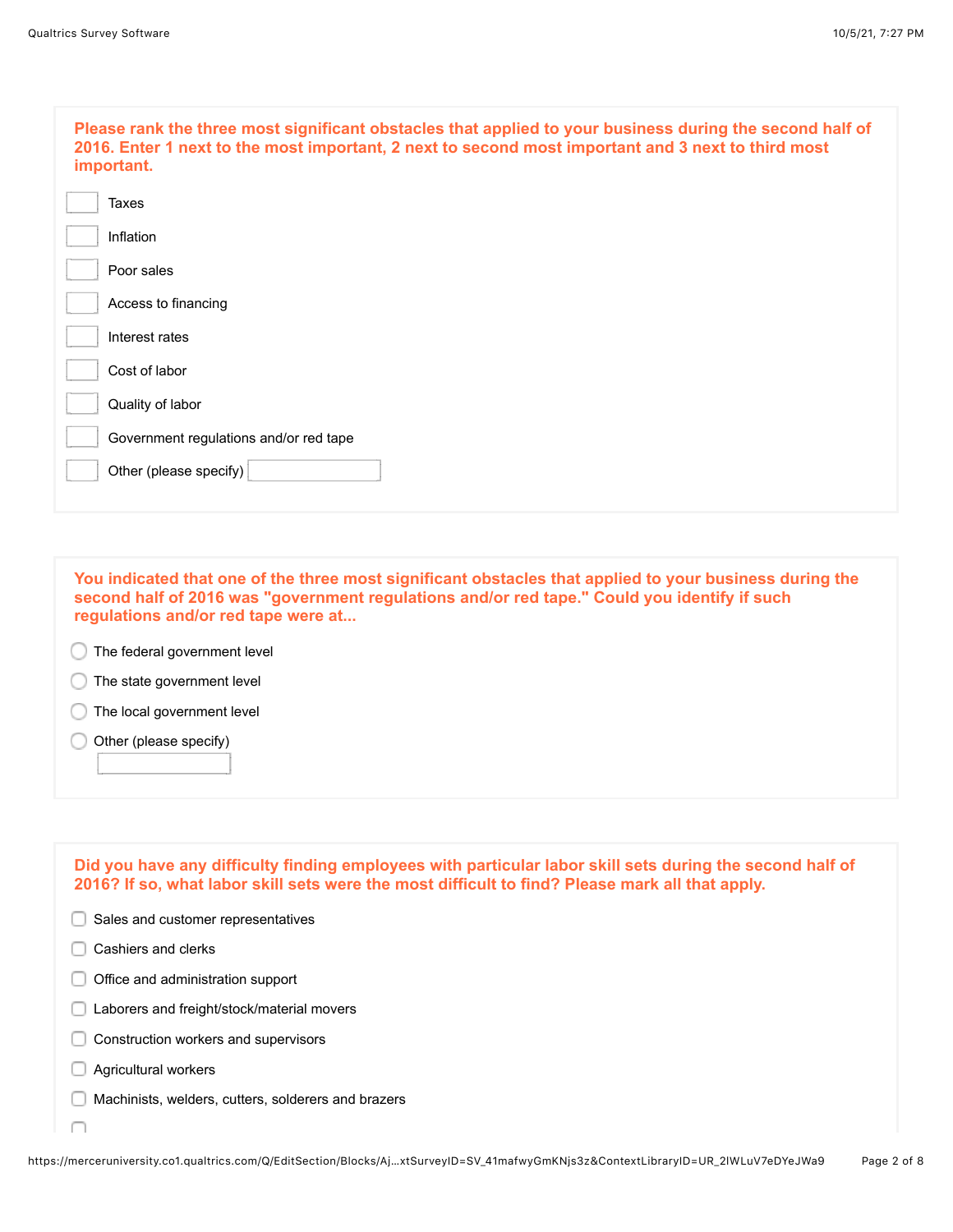- Maintenance and repair workers
- $\Box$  Industrial production managers
- **Marketing professionals**
- Finance and accounting professionals
- **Lawyers and legal representatives**
- $\Box$  Healthcare practitioners
- Other (please specify)

## **Looking ahead to the first half of 2017, exclusively for your company, you expect...**

|                                                                   | Much<br>lower | Lower | About<br>the<br>same | Higher | Much | Not<br>higher Applicable |
|-------------------------------------------------------------------|---------------|-------|----------------------|--------|------|--------------------------|
| Net earnings or income (after taxes) to be                        |               |       |                      |        |      |                          |
| Unit sales volume to be                                           |               |       |                      |        |      |                          |
| Average selling prices to be                                      |               |       |                      |        |      |                          |
| Total number of employees to be                                   |               |       |                      |        |      |                          |
| Average employee compensation to be                               |               |       |                      |        |      |                          |
| Ability to obtain financing to be                                 |               |       |                      |        |      |                          |
| Inventories to be                                                 |               |       |                      |        |      |                          |
| Capital expenditures for plant and/or physical equipment to<br>be |               |       |                      |        |      |                          |
| Non-capital, non-labor costs to be                                |               |       |                      |        |      |                          |
| Accounts payable that are past due to be                          |               |       |                      |        |      |                          |
|                                                                   |               |       |                      |        |      |                          |

**You indicated that you expect your net earnings or income (after taxes) in the first half of 2017 to be higher, much higher, lower or much lower than they are now. Why do you think this will be the case?** 

- C Changes in sales volume
- Changes in costs
- C Changes in selling prices
- Seasonal changes
- Other (please specify)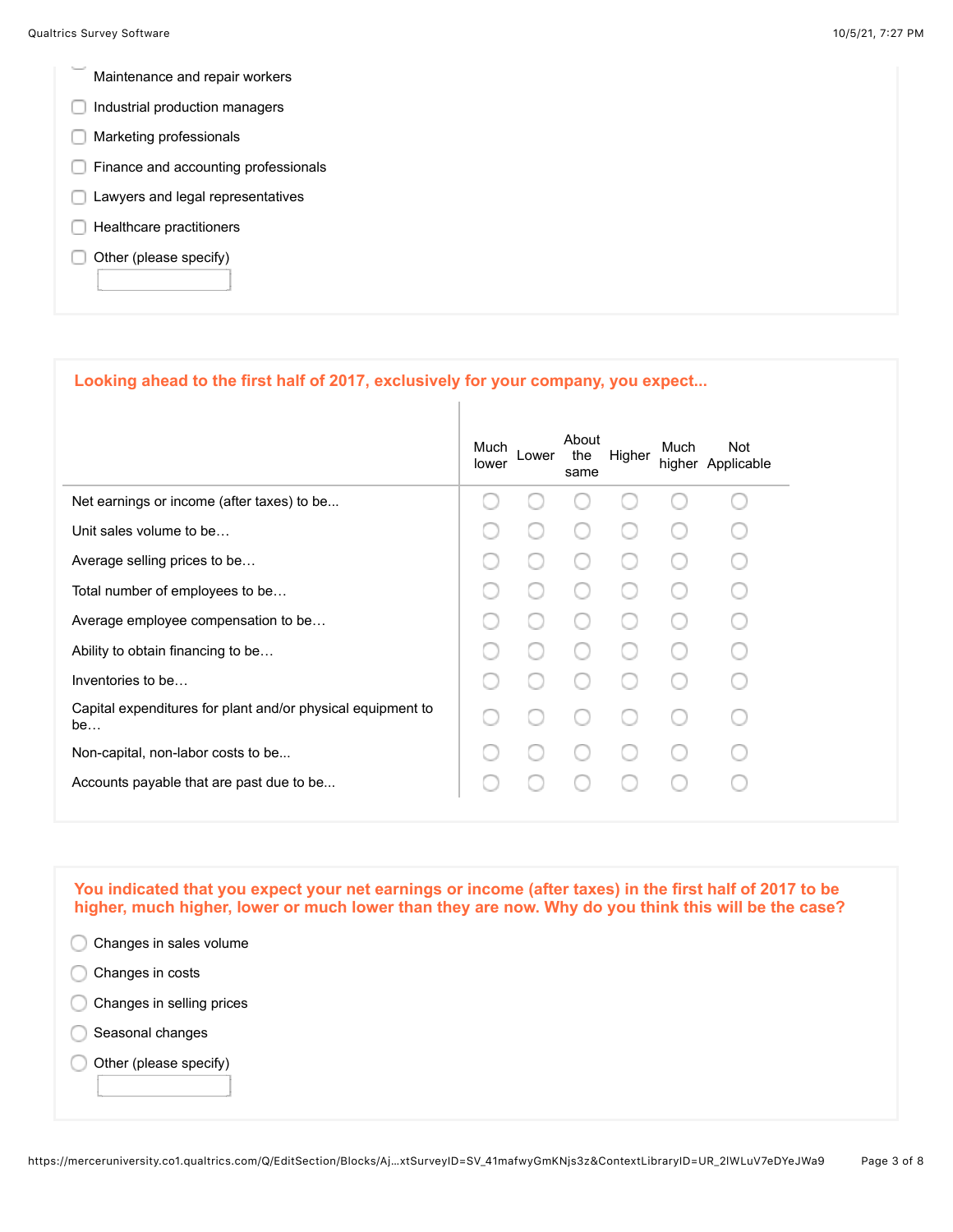| Please rank the three most significant obstacles that you expect will apply to your business in the first<br>half of 2017. Enter 1 next to the most important, 2, next to the second most important, and 3, next to the<br>third most important. |
|--------------------------------------------------------------------------------------------------------------------------------------------------------------------------------------------------------------------------------------------------|
| Taxes                                                                                                                                                                                                                                            |
| Inflation                                                                                                                                                                                                                                        |
| Poor sales                                                                                                                                                                                                                                       |
| Access to financing                                                                                                                                                                                                                              |
| Interest rates                                                                                                                                                                                                                                   |
| Cost of labor                                                                                                                                                                                                                                    |
| Quality of labor                                                                                                                                                                                                                                 |
| Government regulations and/or red tape                                                                                                                                                                                                           |
| Other (please specify)                                                                                                                                                                                                                           |
|                                                                                                                                                                                                                                                  |

**You indicated that one of the three most significant obstacles that you expect will apply to your business in the first half of 2017 will be "government regulations and/or red tape." Do you expect such regulations and/or red tape to be at...**

- **The federal government level**
- **The state government level**
- The local government level
- Other (please specify) C

| Georgia?      |          | How likely is it that the first half of 2017 will be a good time for your business to expand in Middle |        |             |
|---------------|----------|--------------------------------------------------------------------------------------------------------|--------|-------------|
| Very Unlikely | Unlikely | Undecided                                                                                              | Likely | Very Likely |
|               |          |                                                                                                        |        |             |

| Worse | About the Same | <b>Better</b> | Much Better |
|-------|----------------|---------------|-------------|
|       |                |               |             |
|       |                |               |             |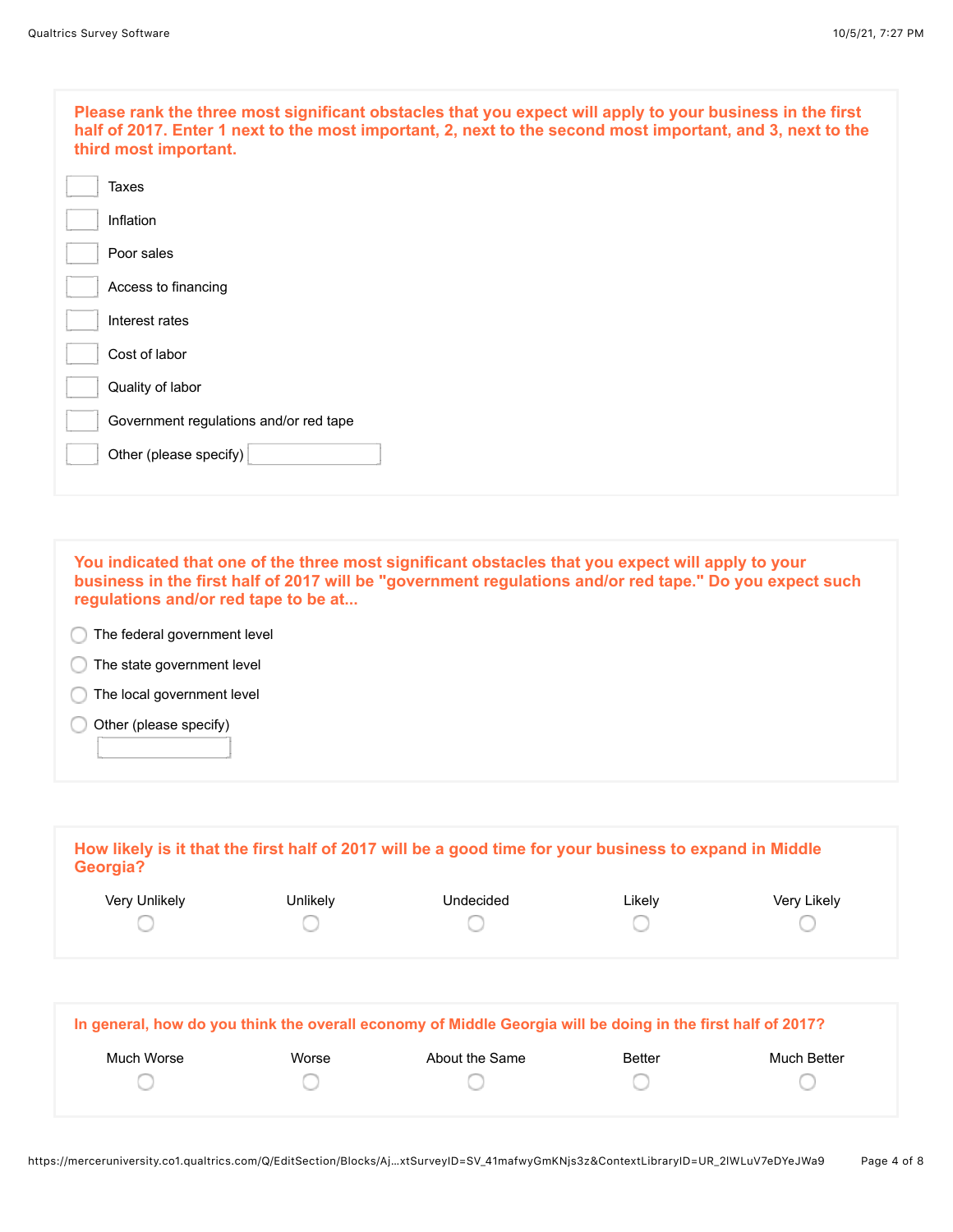**Approximately, how many employees do you currently have, full and part-time, in the Middle Georgia area?**

**During the second half of 2016, how easy was it for your company to fill vacancies in Middle Georgia?** Very Difficult **Difficult** Difficult Neutral **Neutral Easy New York** Very Easy ∩ ∩ ∩ ∩ ∩

| What was the main obstacle that you faced during the second half of 2016 when attempting to fill<br>vacancies in Middle Georgia? |  |
|----------------------------------------------------------------------------------------------------------------------------------|--|
|                                                                                                                                  |  |

**If you plan to hire new employees in Middle Georgia during the first half of 2017, will they mostly be...** Part Time **Full Time** Full Time We do not plan to hire new employees ∩ O

| What particular labor skill sets would you be looking for in potential employees during the first half of<br>2017? |
|--------------------------------------------------------------------------------------------------------------------|
| Sales and customer representatives                                                                                 |
| Cashiers and clerks                                                                                                |
| Office and administration support                                                                                  |
| Laborers and freight/stock/material movers                                                                         |
| Construction workers and supervisors                                                                               |
| Agricultural workers                                                                                               |
| Machinists, welders, cutters, solderers and brazers                                                                |
| Maintenance and repair workers                                                                                     |
| Industrial production managers                                                                                     |
| Marketing professionals                                                                                            |
| Finance and accounting professionals                                                                               |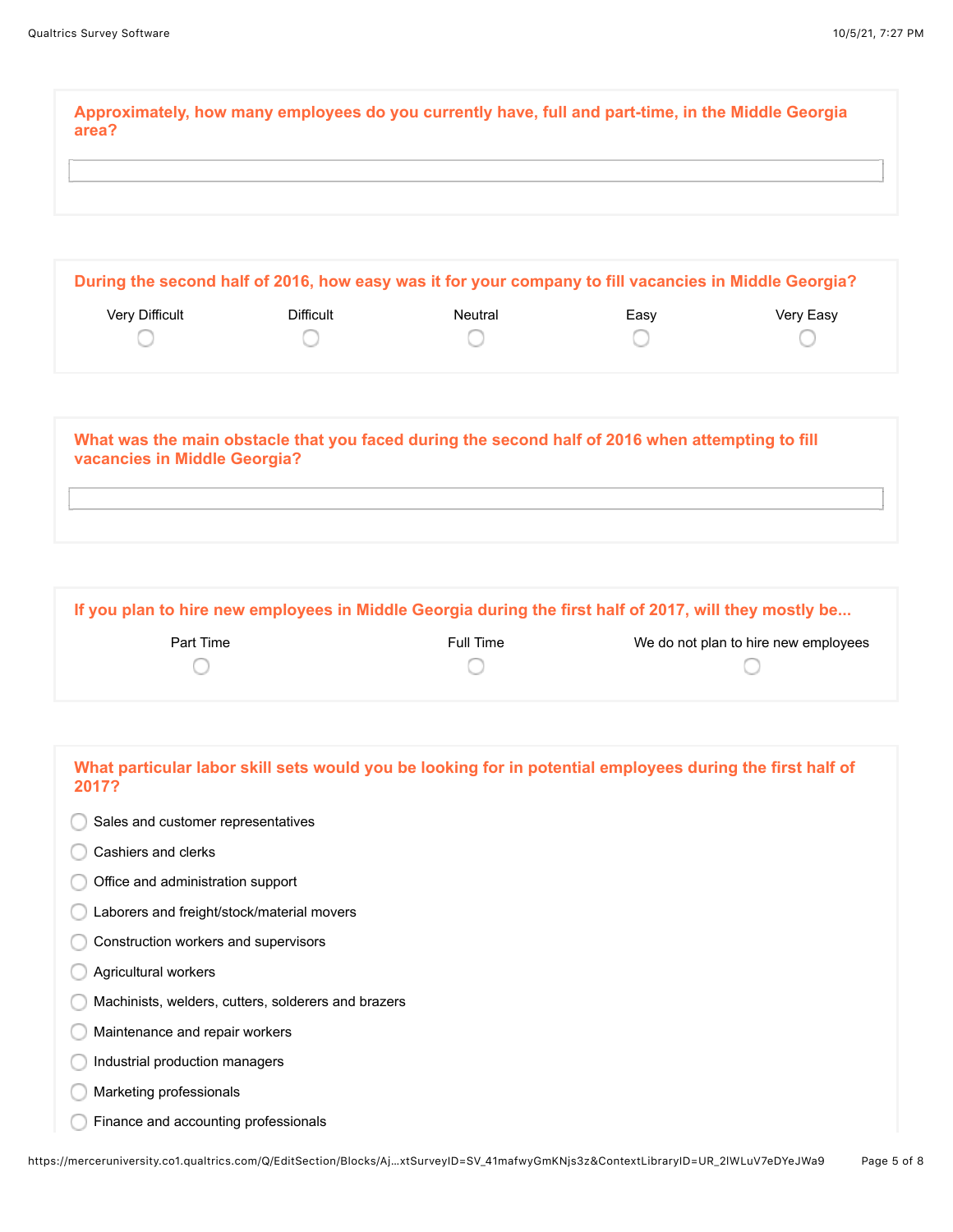| Lawyers and legal representatives                                                                                               |
|---------------------------------------------------------------------------------------------------------------------------------|
| Healthcare practitioners                                                                                                        |
| Other (please specify)                                                                                                          |
|                                                                                                                                 |
| In which Middle Georgia county do you plan to hire new employees during the first half of 2017? Please<br>check all that apply. |
| <b>Baldwin County</b>                                                                                                           |
| <b>Bibb County</b>                                                                                                              |
| Jones County                                                                                                                    |
| Monroe County                                                                                                                   |
| Crawford County                                                                                                                 |
| Peach County                                                                                                                    |
| <b>Twiggs County</b>                                                                                                            |
| <b>Wilkinson County</b>                                                                                                         |
| <b>Houston County</b>                                                                                                           |
| Pulaski County                                                                                                                  |
| <b>Putnam County</b>                                                                                                            |

| If you plan to REDUCE the number of employees in Middle Georgia during the first half of 2017, will<br>those affected mostly be             |           |                                                     |  |  |
|---------------------------------------------------------------------------------------------------------------------------------------------|-----------|-----------------------------------------------------|--|--|
| Part Time                                                                                                                                   | Full Time | We do not plan to reduce the number of<br>employees |  |  |
|                                                                                                                                             |           |                                                     |  |  |
| In which Middle Georgia county do you plan to REDUCE the number of employees during the first half of<br>2017? Please check all that apply. |           |                                                     |  |  |
| <b>Baldwin County</b>                                                                                                                       |           |                                                     |  |  |

Bibb County

**Jones County** 

**Monroe County** 

Crawford County

∩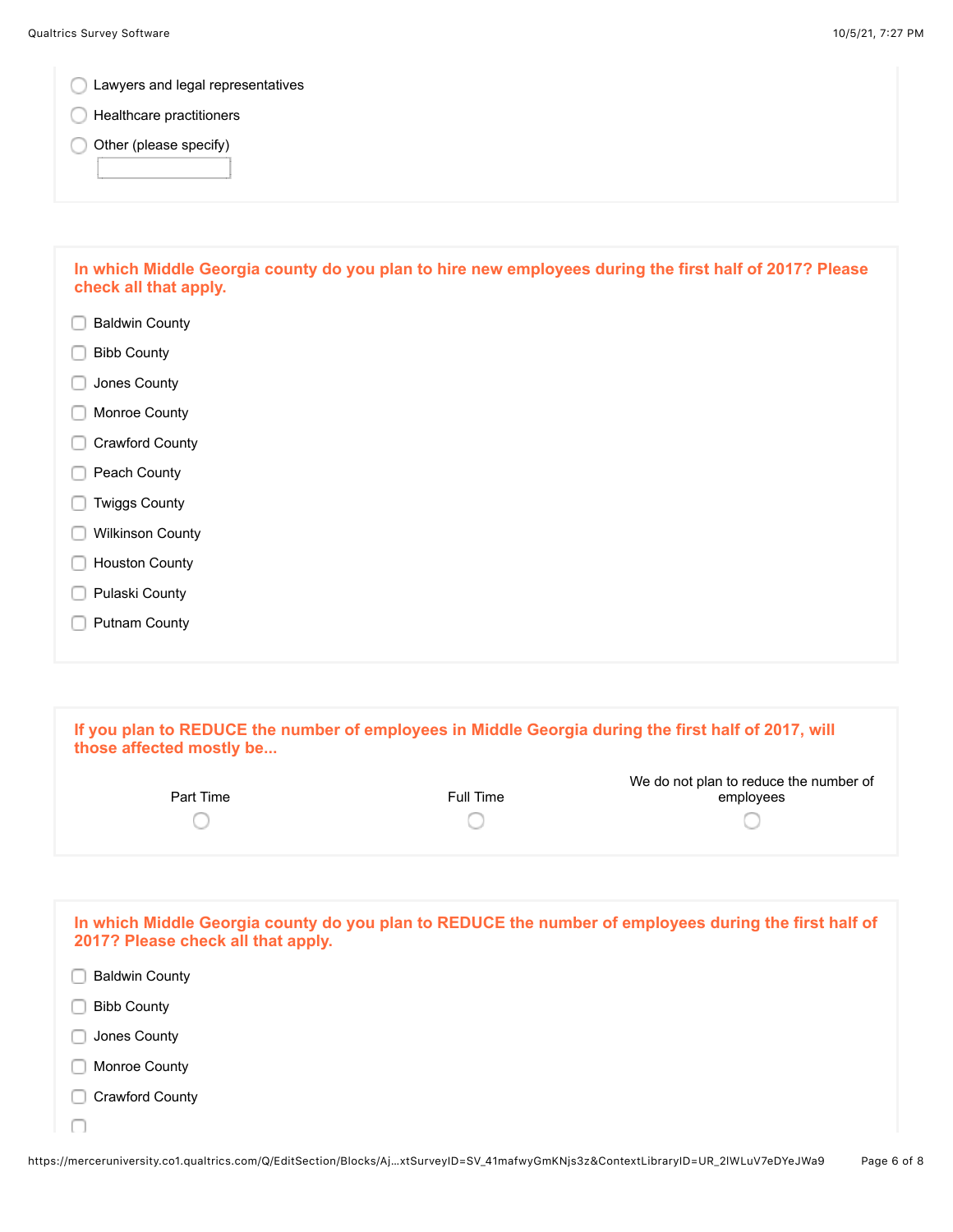|  | Peach County |
|--|--------------|
|--|--------------|

- **Twiggs County**
- **Wilkinson County**
- **Houston County**
- Pulaski County
- **Putnam County**

∩

**Do you own this business? The Second Contract of the Second Contract Contract Contract Contract Contract Contract Contract Contract Contract Contract Contract Contract Contract Contract Contract Contract Contract Contract Contract Contract Contrac** 0 O

| Is your company headquartered in Middle Georgia? |     |
|--------------------------------------------------|-----|
| Yes                                              | No. |
|                                                  |     |
|                                                  |     |

| In which Middle Georgia county is your principal office located? |
|------------------------------------------------------------------|
| <b>Baldwin County</b>                                            |
| <b>Bibb County</b>                                               |
| Jones County                                                     |
| Monroe County                                                    |
| <b>Crawford County</b>                                           |
| Peach County                                                     |
| <b>Twiggs County</b>                                             |
| Wilkinson County                                                 |
| <b>Houston County</b>                                            |
| Pulaski County                                                   |
| <b>Putnam County</b>                                             |
|                                                                  |

**Please classify your major business activity, using one of the categories below:**